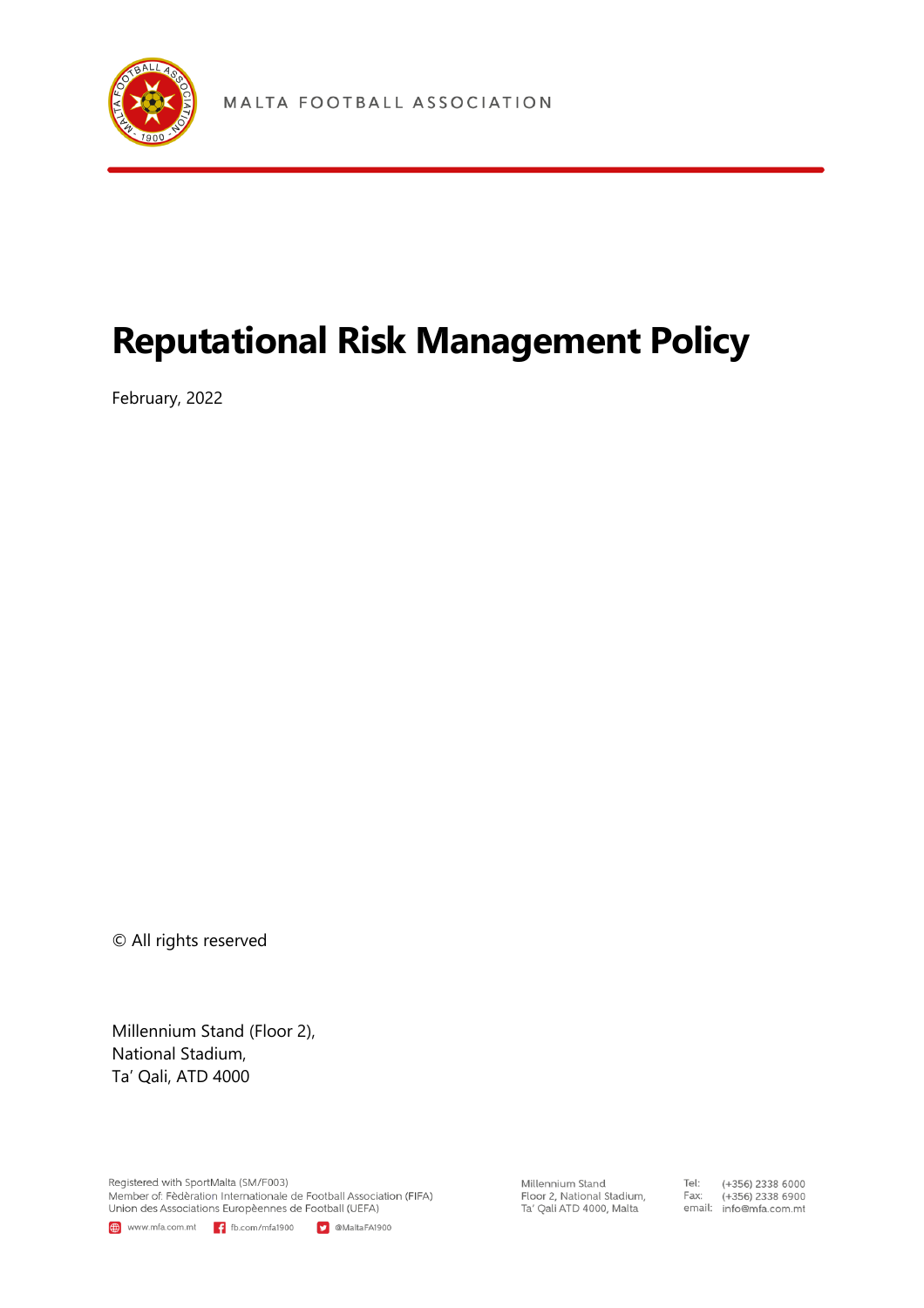#### **Preamble**

The Malta Football Association, being the largest and most followed sports organisation in Malta, acknowledges its responsibilities in particular in promoting and ensuring good governance.

The MFA is working on multiple fronts with the principal aim of embracing good conduct, good governance, and good ethical behaviour standards which are well regarded both locally and internationally. This Policy defines the procedure to be undertaken with regards to ensuring that any member affiliated and/or registered in any way with the MFA, does not jeopardize the reputation of any Member Club or the MFA itself.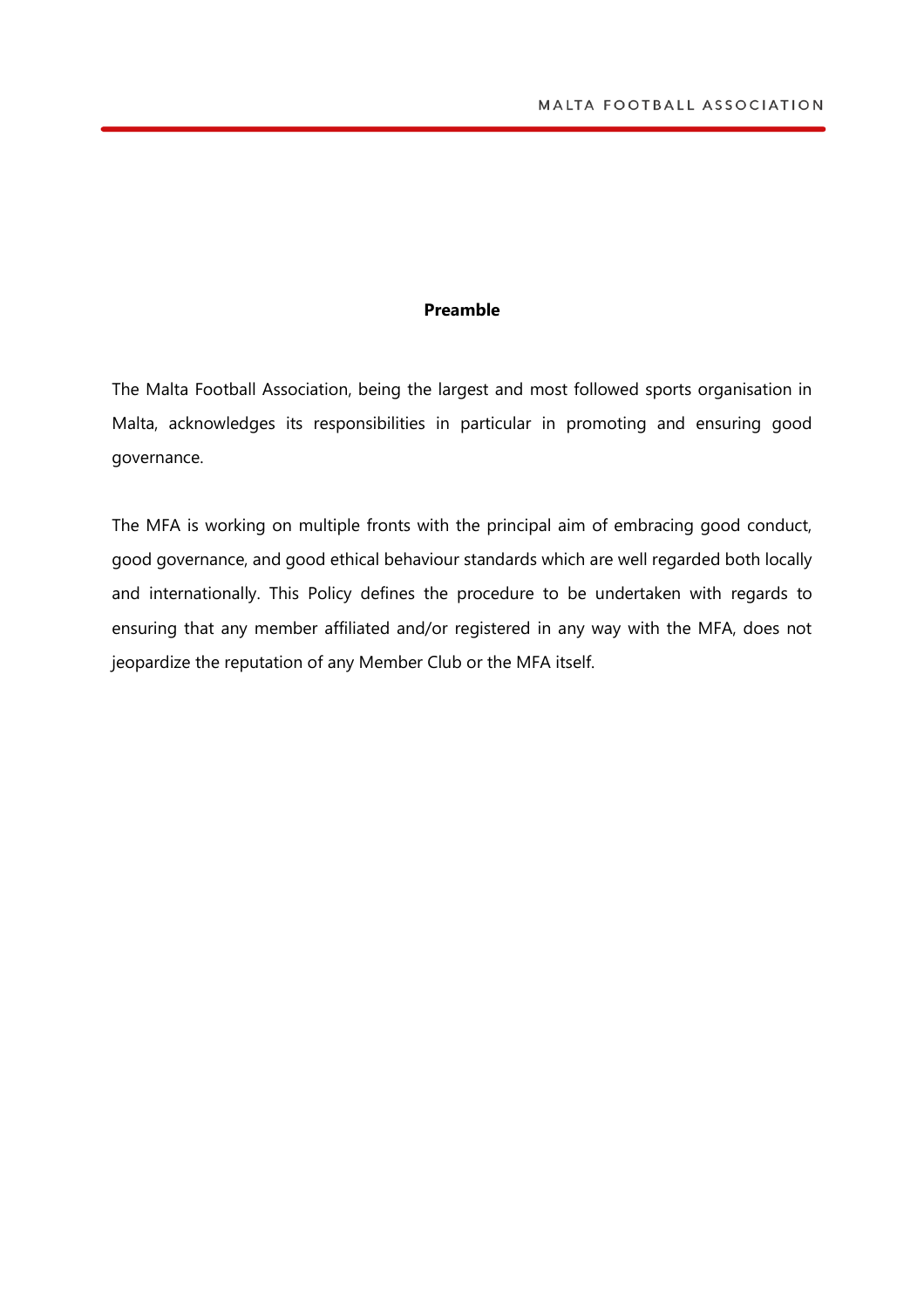### **Definitions**

**"Committee"** shall mean the MFA Committee of Ethics and Compliance.

**"EXBO"** shall mean the MFA Executive Board

**"MFA or Association"** shall mean the Malta Football Association.

**"Registered Club" or "Registered Member Association** shall mean those Football Clubs and Member Associations which are affiliated to and/or registered with the MFA.

**"Registered Members"** shall mean all persons in any role, who are officially registered with the MFA

**"Reputational Risk"** shall mean potential for negative publicity, public perception or uncontrollable events to have an adverse impact on a Registered Member, Registered Club or on the MFA reputation, thereby affecting his or its standing in society.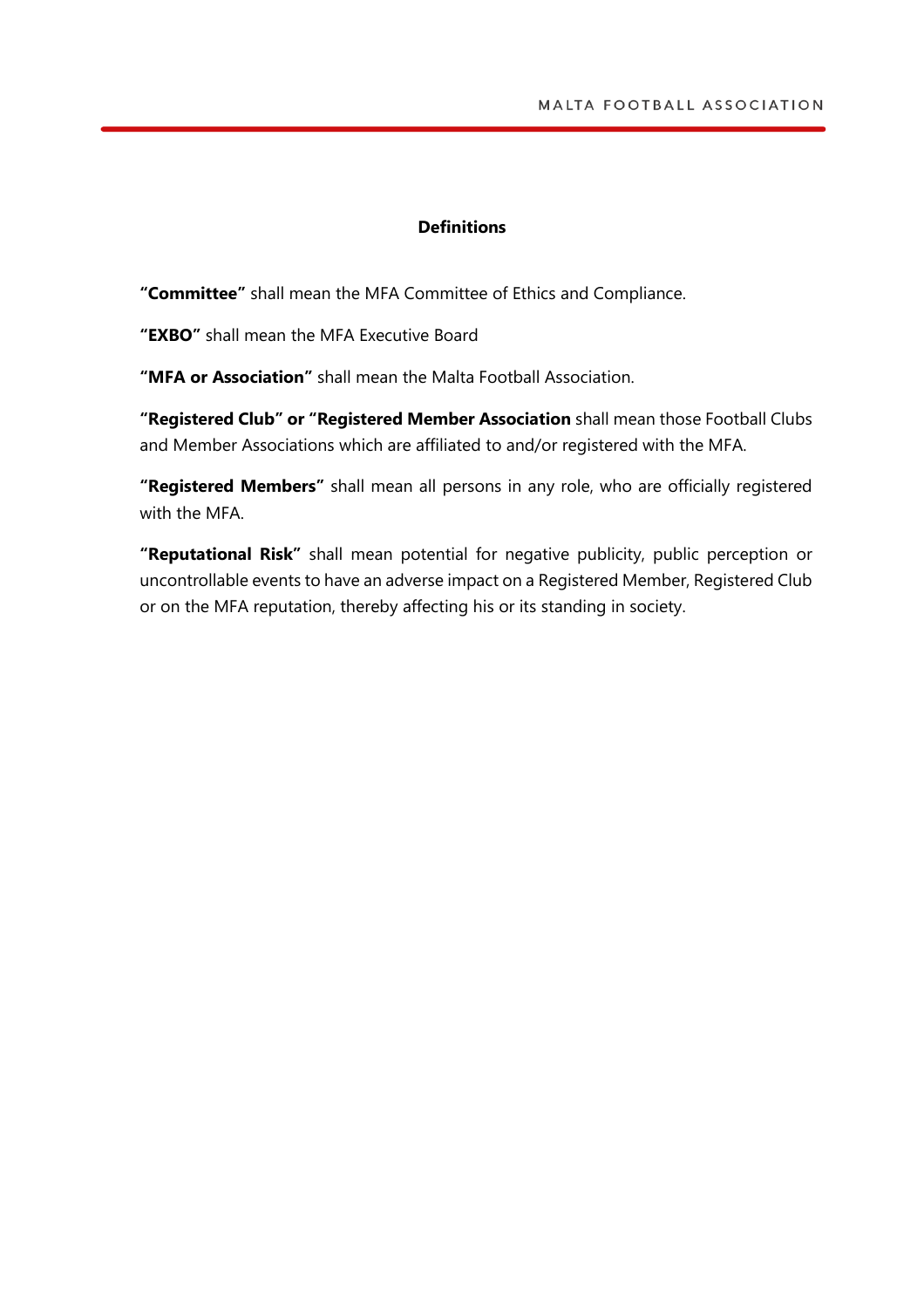# **1. JURISDICTION AND TRANSITION**

- **1.1** This Policy shall have jurisdiction over all the Registered Members with the MFA.
- **1.2** With regards to the application of article 2, this policy shall apply to criminal proceedings instituted and/or in *sub-judice* status after the bringing into force of the same policy.

## **2. CRIMINAL OFFENCES**

- **2.1** If criminal proceedings including charges carrying a maximum punishment of not less than five (5) years imprisonment are instituted against a Registered Member in any Court of criminal jurisdiction in Malta or overseas, this shall constitute a Reputational Risk to the Registered Member, the Registered Club with whom such Registered Member is registered and to the MFA.
- **2.2** The Registered Member subject to criminal proceedings as stated in the last preceding article shall so inform within ten (10) working days from the day after the commencement of such proceedings the Registered Club with whom the Registered Member is registered. The Registered Club being informed by the Registered Member, shall within ten (10) working days from the day the same club is informed, inform the General Secretary of the MFA with all the details known to it about the same criminal proceedings.
- **2.3** Whenever information related to article 2.1 above comes to the notice of the General Secretary of the MFA, whether such information is received through the procedure outlined in the last preceding article or in any other manner, the General Secretary shall forthwith report the facts to the Ethics and Compliance Committee, which in turn shall draw a recommendation to the Executive Board.
- **2.4** The Executive Board, after going through all the circumstances known and the recommendation of the Ethics and Compliance Committee, shall take a decision giving reasons as to whether the Registered Member should or should not be suspended for precautionary purposes from all football activities.
- **2.5** Where the Executive Board decides that the Registered Member should be suspended for precautionary purposes, it may suspend the Registered Member from all football activities pending the decision of the Court reaching a definitive judgment upon such criminal proceedings.
- **2.6** If a Registered Member who is suspended for precautionary purposes as defined in article 2.4 above is acquitted of a criminal charge in any Court, the findings of the Court on such case shall be referred by the General Secretary of the MFA to the the Ethics and Compliance Committee, which in turn shall draw up a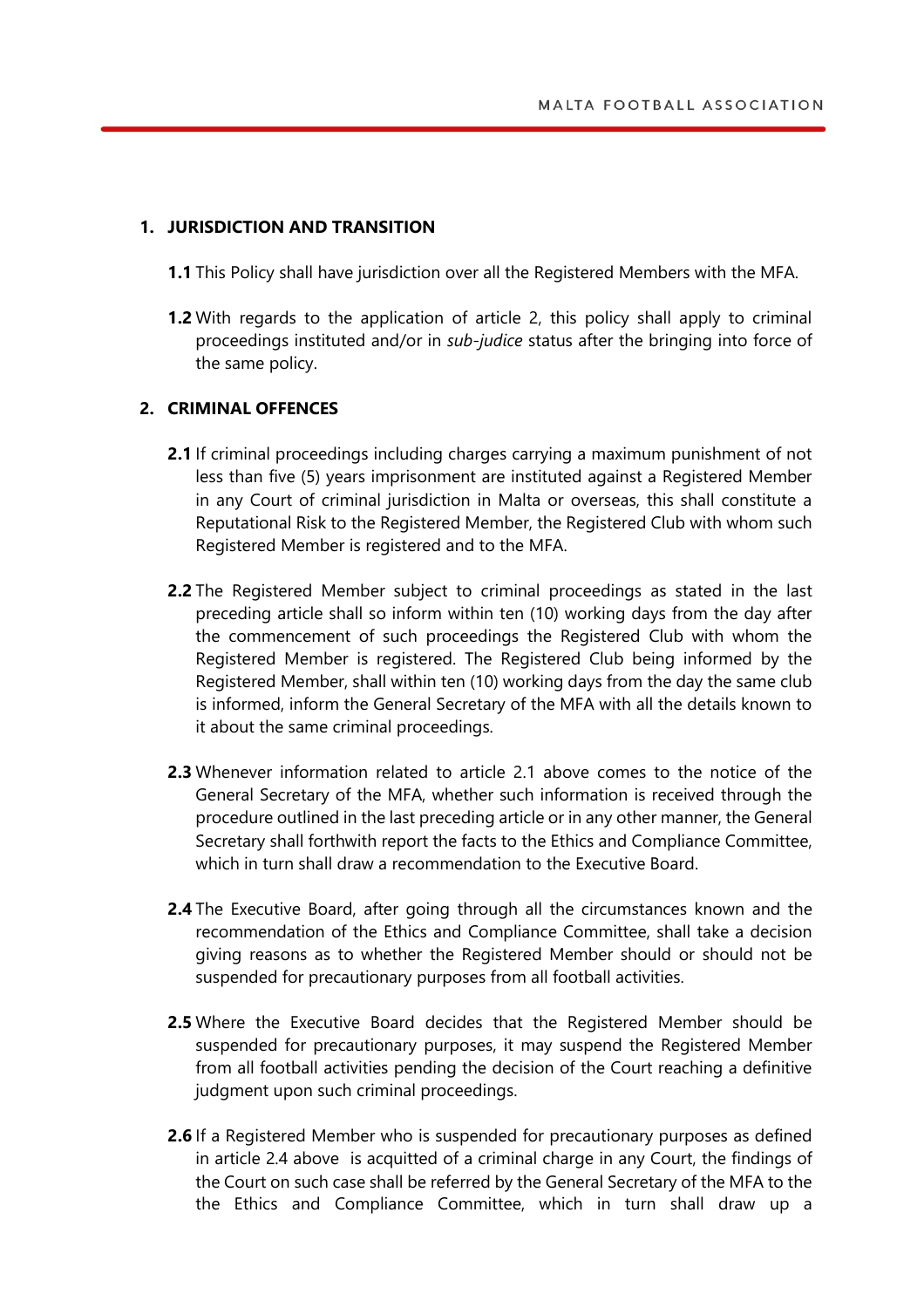recommendation to the Executive Board. The Board, after going through all the circumstances known, including the recommendation by the Ethics and Compliance Committee, shall take a decision giving reasons as to whether the Registered Member should or should not be suspended further from all football activities on a permanent nature or have the precautionary suspension lifted and reinstate such Registered Member.

**2.7** If a Registered Member has been found guilty in criminal proceedings defined in article 2.1 above, the findings of the Court on such case shall be referred by the General Secretary of the MFA to the Ethics and Compliance Committee, which in turn shall draw up a recommendation to the Executive Board. The Board, after going through all the circumstances known including the recommendation by the Committee, shall take a decision giving reasons as to whether the Registered Member should or should not be suspended further from all football activities on a permanent nature or for an established term.

Provided that if the Executive Board considers that the appropriate suspension following conviction on a criminal charge shall be a permanent suspension or a suspension for an established term, the General Secretary of the MFA shall inform the Registered Member of his right to make written representations to the MFA Appeals Board within a period of fourteen (14) working days from such notification. The MFA Appeals Board shall consider such representations and may give the Registered Member the opportunity of an oral hearing before deciding on the matter in a definitive manner. The appeal procedure shall be regulated under Article 61 of the Statute.

#### **3. REGISTERED CLUBS OBLIGATION**

**3.1** Registered Clubs/Associations shall preclude from attending within any of their premises any Registered Member who is under a term of precautionary suspension or any other form of suspension from all football activities under this procedure or any other MFA regulation or statute.

# **4. OTHER BREACHES**

**4.1** Without prejudice to the foregoing Article 2, the General Secretary may refer the registration of any Member or Registered Club/Association to the Ethics and Compliance Committee where there are circumstances which could be deemed as potentially damaging for the reputation of the Association. In such cases, the Ethics and Compliance Committee shall give its recommendation to the Executive Board as provided in Article 2. The Executive Board, after going through all the